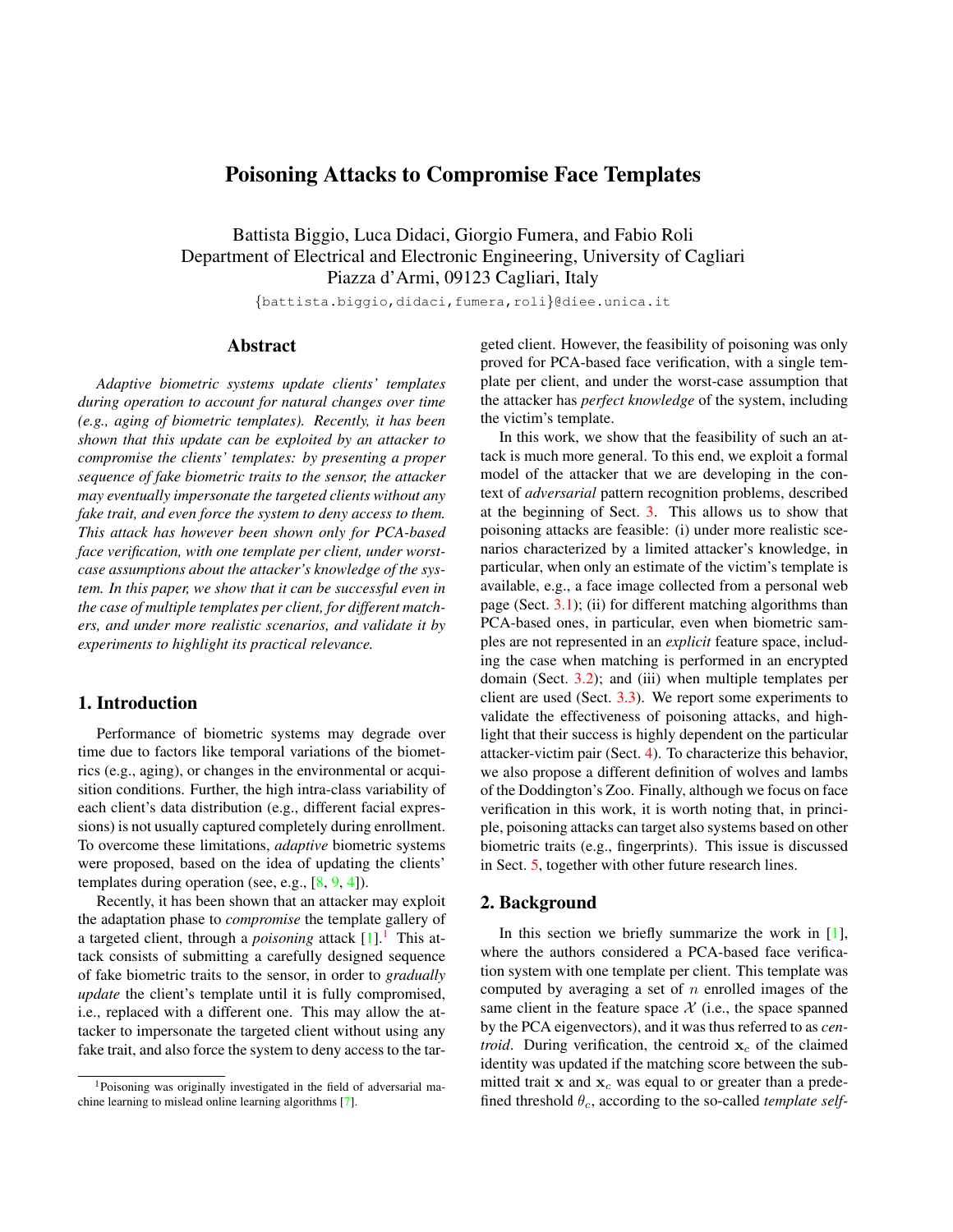<span id="page-1-4"></span>

<span id="page-1-2"></span>Figure 1. Components of an adaptive biometric verification system that exploits self-update.

*update* technique [\[8,](#page-6-0) [9\]](#page-6-1). In particular, two policies were considered to update  $x_c$  to  $x_c'$ , based on the following expression:

<span id="page-1-3"></span>
$$
\mathbf{x}'_c = \left(1 - \frac{1}{n}\right)\mathbf{x}_c + \frac{1}{n}\mathbf{x}.\tag{1}
$$

The first, namely, the *infinite window* policy, updates the centroid without discarding any of the past  $n$  samples; accordingly, n has to be increased by 1 *before* each update, and the impact of each update thus reduces as  $n$  grows. The second, called the *finite window (average-out)* policy, is more adaptive, since discards the current centroid at each iteration, while keeping *n* fixed to its initial value (see  $[7, 1]$  $[7, 1]$  $[7, 1]$ ) for further details). It was then shown how an attacker who has *perfect knowledge* of the system, including the victim's template  $x_c$ , can forge a sequence of fake traits that allows him to compromise  $x_c$  by replacing it with a desired template  $x_a$  (e.g., an image of his own face). In particular, the *optimal* attack was derived as the *shortest* sequence of such fake traits, as discussed in detail in Sect. [3.1.](#page-1-1)

#### <span id="page-1-0"></span>3. Compromising adaptive face verification

Although assuming that the attacker has perfect knowledge of the system may be realistic in some cases, to understand whether poisoning is a relevant threat for adaptive biometric systems, alternative *attack scenarios* should also be investigated. To this end, we exploit a general framework we are currently developing for *adversarial* pattern recognition problems, for which biometrics is a well-defined application example. This framework, summarized below, allows one to *formally* define an attack scenario and the corresponding *optimal* attack strategy, based on specific assumptions on the attacker's *goal*, *knowledge*, and *capability*.

Goal. According to a recent taxonomy of potential attacks against machine learning algorithms [\[5\]](#page-6-5), the attacker's goal can be defined by the desired *security violation*, which may be an integrity, availability, or privacy violation. In the considered application, integrity is violated if the attacker is able to impersonate a specific client (intrusion); availability is violated if the targeted client is denied access (denial-ofservice); and privacy is violated if the attacker is able to steal confidential information from the system, e.g., the victim's template(s).

Knowledge. The components of a biometric verification system that may be known to the attacker are (see Fig. [1\)](#page-1-2): (i) the targeted client's template gallery  $\{x_c^k\}_{k=1}^m$ ; (ii) the

feature extraction algorithm  $\phi : \mathcal{Z} \mapsto \mathcal{X}$ , that maps the input face images  $z \in \mathcal{Z}$  to the feature space  $\mathcal{X}$ ; (iii) the matching algorithm  $s(\cdot, \cdot)$ ; (iv) the fusion rule  $s_c(\cdot)$ , which aggregates the matching scores between the submitted trait and the claimed identity's templates; (v) the template update algorithm; (vi) the verification threshold  $t_c$ ; and (vii) the self-update threshold  $\theta_c$ . Note that for centroid-based PCA, the template gallery of each client only includes the centroid  $x_c$ , and that the fusion rule is simply  $s_c(\mathbf{x}) = s(\mathbf{x}, \mathbf{x}_c)$ .

Capability. The attacker may control some test data, by submitting samples during operation. If the system performs template update, he may also compromise the clients' templates, which amounts to controlling some training data.

As in  $[1]$ , we assume that the attacker's goal is to violate system integrity by gradually compromising the template(s) of a targeted client, through a sequence of carefully designed fake traits. This eventually allows the attacker to impersonate the targeted client without using any fake trait. Among the different, potential scenarios that our model allows one to investigate, in this paper we assume that the attacker knows the matching algorithm and the update policy (as in [\[1\]](#page-6-3)), but has only an estimate of the victim's template. This simulates a realistic scenario in which the attacker is able to gather a face image of the victim from a personal web page, or a social network. Note that more restrictive assumptions on the attacker's knowledge would amount to assuming *security-by-obscurity*, i.e., that the system is secure based on some details that have to be kept *secret* from the attacker. Since this is not often guaranteed in practice, according to the paradigm of *security-by-design*, we assumed here that the attacker knows the system components, but not the biometric templates (i.e., the *training* data).

In the following, we extend the results in [\[1\]](#page-6-3) under the assumed attack model. We first derive the optimal poisoning attack strategy when a *centroid* per client is used, and biometric samples are represented in an explicit feature space. We then show how a poisoning attack can be carried out for other matching algorithms than PCA-based ones, when inverting the mapping of biometric samples to a feature space may be difficult, or no representation in an explicit feature space is available (e.g., matching of hashed or encrypted templates [\[6\]](#page-6-6)). We finally extend the above results to the case of multiple templates per client.

#### <span id="page-1-1"></span>3.1. Poisoning with limited knowledge

We derive now the optimal attack strategy in the case of limited knowledge, as described in the previous section. The goal is to replace the victim's centroid  $x_c$  with an attacker's sample  $x_a$ , while minimizing the number of attack iterations. To this end, as shown in  $[7, 1]$  $[7, 1]$  $[7, 1]$ , at each iteration the attack sample x can be obtained by minimizing the distance between  $x_a$  and the centroid updated by x. We focus here on the *finite window (average-out)* update policy de-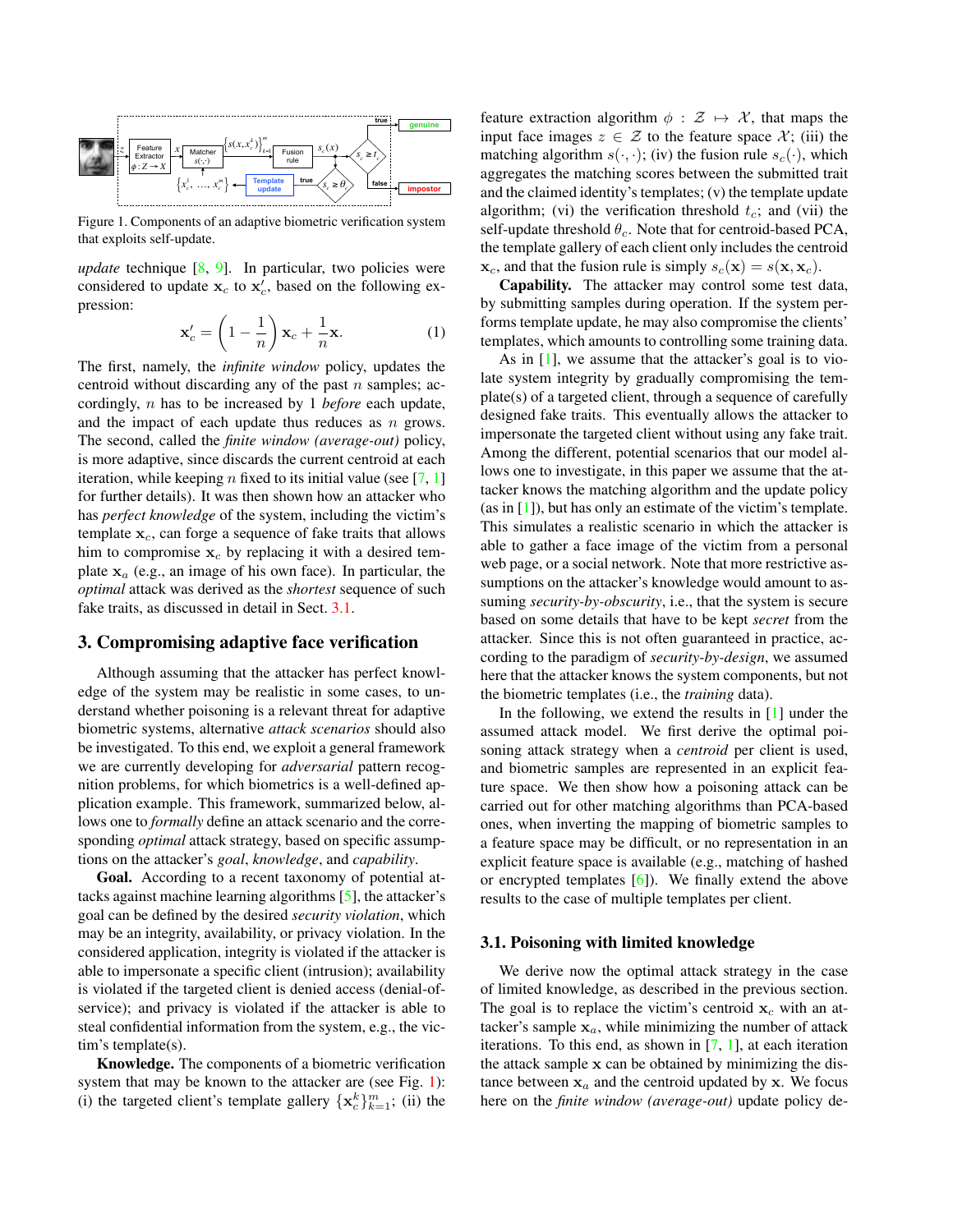<span id="page-2-8"></span>

<span id="page-2-0"></span>(see the empty circles in the right plot). In the right plot, we also report the trajectory of the 'true' template  $x_c$  during the attack sequence. middle plot, we highlight that the feasible domain  $||\mathbf{x} - \mathbf{x}_c|| \leq d_c - d$  grows after each attack iteration, since the uncertainty d decreases Figure 2. *Left*: poisoning attack with perfect knowledge. The gray-filled circle highlights the feasible domain  $||\mathbf{x} - \mathbf{x}_c|| \leq d_c$ ; the circles centered on  $x_a$  represent the objective function  $||x - x_a||$ , minimized by the attack point x on the feasible domain. The updated centroid  $x_c'$  and the feasible domain for the next attack iteration are also shown. *Middle* and *right*: poisoning attack with limited knowledge. In the

scribed in Sect. [2,](#page-0-1) but our analysis can be easily extended to the infinite window case. It is easy to show that both the update policies described by Eq. [\(1\)](#page-1-3) drift the victim's template toward x, proportionally to  $||\mathbf{x} - \mathbf{x}_c||$ . This implies that the optimal attack will be as close as possible to  $x_a$ . Accordingly, one may find the optimal attack sample by solving the following optimization problem:

<span id="page-2-1"></span>
$$
\min_{\mathbf{x}} ||\mathbf{x} - \mathbf{x}_a||, \text{ s.t. } ||\mathbf{x} - \mathbf{x}_c|| \le d_c,
$$
 (2)

where the constraint expresses the update condition  $s_c(\mathbf{x}) > \theta_c$  in terms of distances in feature space. The solution can be found analytically by solving the Karush-Kuhn-Tucker conditions, which yields  $\mathbf{x} = \mathbf{x}_c + d_c \vec{a}$ , where  $\vec{a} = \frac{x_a - x_c}{\|x_a - x_c\|}$  is the so-called *attack direction* [\[7\]](#page-6-4). This means that, at each iteration, the attack sample x will lie at the intersection between the hypersphere which corresponds to the update condition, and the line connecting  $x_a$ and  $x_c$ , as shown in Fig. [2](#page-2-0) (left). This is the same solution found in [\[7,](#page-6-4) [1\]](#page-6-3), under the assumption of perfect knowledge.

Let us now consider the case of limited knowledge, in which the 'true' victim's template  $x_c$  is not known, but an estimate  $\hat{\mathbf{x}}_c$  is available to the attacker. In particular, we assume that the true template  $x_c$  lies on a hypersphere of radius d centered on the estimated template  $\hat{\mathbf{x}}_c$ , that is:

<span id="page-2-3"></span>
$$
\mathbf{x}_c = \hat{\mathbf{x}}_c + d\vec{v},\tag{3}
$$

where  $||\vec{v}|| = 1$ , and  $d > 0$  represents the uncertainty about the true  $x_c$ . In this case the update condition becomes  $||\mathbf{x} - \hat{\mathbf{x}}_c - d\vec{v}|| \leq d_c$ , which has to be satisfied for any  $\vec{v}$ . Therefore, we can upper bound the left-hand side by  $||\mathbf{x} - \hat{\mathbf{x}}_c|| + d$ , and rewrite the constraint in Eq. [\(2\)](#page-2-1) as  $||\mathbf{x} - \hat{\mathbf{x}}_c|| \leq d_c - d$ , which defines again a spherical domain. The solution can be thus obtained similarly to the previous case, as:

<span id="page-2-2"></span>
$$
\mathbf{x} = \hat{\mathbf{x}}_c + (d_c - d)\vec{a},\tag{4}
$$

where  $\vec{a}$  is now defined as  $\vec{a} = \frac{\mathbf{x}_a - \hat{\mathbf{x}}_c}{\|\mathbf{x}_a - \hat{\mathbf{x}}_c\|}.$ 

At the first attack iteration, it is reasonable to assume the maximum possible uncertainty about the position of  $x_c$ 

that is compatible with the update condition, i.e.,  $d = d_c$ ; accordingly, the first attack will be  $x = \hat{x}_c$ . At the next iterations, the attack samples can be still obtained from Eq. [\(4\)](#page-2-2), provided that the attacker can compute the *updated* values of  $\hat{\mathbf{x}}_c$  and d. To this end, we first substitute  $\mathbf{x}_c$  from Eq. [\(3\)](#page-2-3) into Eq. [\(1\)](#page-1-3), which yields:

<span id="page-2-4"></span>
$$
\mathbf{x}'_c = \underbrace{\left[ \left( 1 - \frac{1}{n} \right) \hat{\mathbf{x}}_c + \frac{1}{n} \mathbf{x} \right]}_{\hat{\mathbf{x}}'_c} + \underbrace{\left[ \left( 1 - \frac{1}{n} \right) d \right]}_{d'} \vec{v}. \tag{5}
$$

The above equation shows that, for any point x used to update  $\mathbf{x}_c$ , the updated template  $\mathbf{x}'_c$  still lies on a hypersphere of radius  $d'$  centered on the updated estimate  $\hat{\mathbf{x}}'_c$ , and, in particular, that  $d' < d$ , i.e., the uncertainty on the true template position decreases. After  $i$  template updates, it is easy to show that the value of  $d$  will be thus given by:

<span id="page-2-6"></span>
$$
d^{(i)} = d_c \left(1 - \frac{1}{n}\right)^i,\tag{6}
$$

where  $d_c$  is the initial value of d (as in our case). The above equation highlights that the uncertainty on the position of  $x_c$  with respect to  $\hat{x}_c$  decreases *exponentially* as *i* increases. If we now substitute the attack sample  $x$  from Eq. [\(4\)](#page-2-2) into the first term of Eq.  $(5)$ , we obtain:

<span id="page-2-5"></span>
$$
\hat{\mathbf{x}}'_c = \hat{\mathbf{x}}_c + \frac{1}{n}(d_c - d)\vec{a},\tag{7}
$$

which allows the attacker to update  $\hat{\mathbf{x}}_c$ , and, thus, to compute all the attack samples according to Eq. [\(4\)](#page-2-2). The attack progress is also illustrated in Fig. [2](#page-2-0) (middle and right plots).

By iteratively expanding the recursive term in Eq. [\(7\)](#page-2-5) we obtain the  $i$ -th centroid estimate as:

<span id="page-2-7"></span>
$$
\hat{\mathbf{x}}_c^{(i)} = \hat{\mathbf{x}}_c + \frac{i}{n} d_c \vec{a} - \frac{1}{n} \sum_{k=0}^{i-1} d^{(k)} \vec{a},\tag{8}
$$

where  $\sum_{k=0}^{i-1} d^{(k)}$ , according to Eq. [\(6\)](#page-2-6), is a geometric series with ratio  $(1-1/n)$ , that thus equals  $d_c - d^{(i)}$ . Substituting  $d^{(i)}$  from Eq. [\(6\)](#page-2-6), and rearranging terms in Eq. [\(8\)](#page-2-7) to compute  $||\hat{\textbf{x}}_c^{(i)} - \hat{\textbf{x}}_c||$ , it is possible to find the minimum number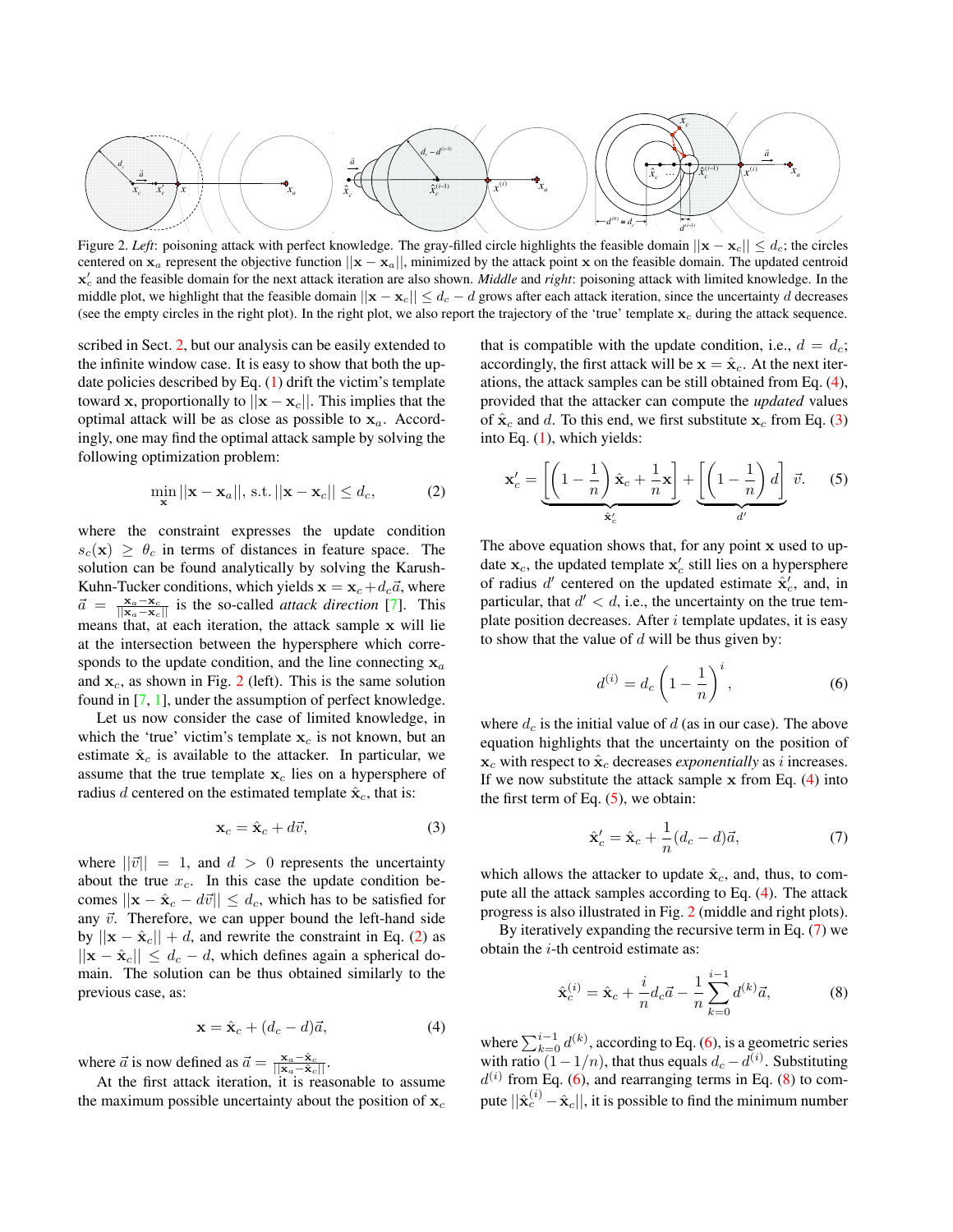<span id="page-3-6"></span>of iterations i required to complete the attack. In particular, if the attack ends when  $\hat{\mathbf{x}}_c^{(i)} = \mathbf{x}_a$ , then the number of attack samples  $i$  is given by:

<span id="page-3-3"></span>
$$
i = n \left[ \frac{||\mathbf{x}_a - \hat{\mathbf{x}}_c||}{d_c} + 1 - \left(1 - \frac{1}{n}\right)^i \right],\tag{9}
$$

which is upper bounded by  $n\left(\frac{||\mathbf{x}_a-\hat{\mathbf{x}}_c||}{d}\right)$  $\frac{(-\hat{\mathbf{x}}_c)}{d_c}$  + 1). This means that, as in the case of perfect knowledge with the same update policy [\[1,](#page-6-3) [7\]](#page-6-4), the number of iterations scales *linearly* with respect to  $\frac{\|\mathbf{x}_a - \hat{\mathbf{x}}_c\|}{d_c}$ . Further, our result shows that poisoning with limited knowledge requires at most *only* n attack samples more. Finally, it is worth noting that the attack derived in this section is equivalent to that obtained with perfect knowledge, if one assumes the *worst-case* in which  $x_c$  is the farthest from  $x_a$ , i.e.,  $x_c = \hat{x}_c - d_c \vec{a}$ .

#### <span id="page-3-0"></span>3.2. Building the spoofing attack samples

Poisoning attacks provide a sequence of *feature vectors* of attack samples  $\{x_a^{(i)}\}_{i=1}^p$ . However, the attacker is required to submit a sequence of *spoofed* traits to the sensor, namely, images whose features will correspond to the desired  $\mathbf{x}_a^{(i)}$ . It is thus necessary for the attacker to *invert* the feature mapping, that is, to find the function  $\phi^{-1} : \mathcal{X} \mapsto Z$ (if it exists). For a PCA-based matching algorithm, this is simply achieved by computing the pseudo-inverse of the eigenvectors' matrix. More generally, inverting the feature mapping is not trivial, since the function  $\phi$  may be not analytically defined, or reverse-engineering the matching algorithm may be too difficult.[2](#page-3-2)

In the following we suggest a heuristic method to overcome this problem. Assuming that the matching score is a monotonically decreasing function of the distance in feature space, we reformulate the attack strategy in Eq. [\(2\)](#page-2-1) as:

<span id="page-3-5"></span>
$$
\max_{\mathbf{x}} s(\mathbf{x}, \mathbf{x}_a), \text{ s.t. } s_c(\mathbf{x}) \ge \theta_c.
$$
 (10)

Essentially, we are looking for the closest attack sample to the attacker's face image, that updates the victim's template(s). Since the objective function  $s(\cdot, \cdot)$  is not known analytically in this case, we can search for an approximate solution using heuristics. We propose here a simple search heuristic based on a convex combination of  $z_a$  and  $z_c$ :  $z = (1 - \alpha)z_c + \alpha z_a$ , where the optimal value of  $\alpha \in [0, 1]$ can be found efficiently by binary search. This amounts to searching the attack image directly in the space of face images  $Z$  instead of inverting the feature mapping. Clearly, this may not yield the optimal attack sequence, since it is not guaranteed that the sequence of attacks will lie on the line connecting  $x_a$  and  $x_c$  in feature space. Nevertheless, even in this case, we will show by experiments that this technique allows the attacker to perform a very efficient and effective attack against matching algorithms which are difficult to reverse-engineer.

#### <span id="page-3-1"></span>3.3. Template galleries

Thus far, we have considered poisoning attacks against centroid-based verification systems, where one template per client is available (*centroid*). However, the same attack can also be effective against verification systems based on multiple templates per client depending on the update policy, and the score fusion rule (see Fig. [1\)](#page-1-2).

Let us first consider the *maximum* score fusion rule  $s_c(\mathbf{x}) = \max\{s(\mathbf{x}, \mathbf{x}_c^k)\}_{k=1}^m$ , and the *nearest-out* update policy [\[7\]](#page-6-4), which replaces the closest template to the submitted trait **x** (i.e.,  $\operatorname{argmax}_{x_c^k} \{ s(\mathbf{x}, \mathbf{x}_c^k) \}_{k=1}^m$ ), if  $s_c(\mathbf{x}) \ge$  $\theta_c$ . In this case, the poisoning attack considered in Sect. [3.1](#page-1-1) can be applied without modifications; the attack proceeds as described, and the minimum number of iterations is still given by Eq. [\(9\)](#page-3-3). In particular, since templates are replaced instead of being gradually updated, the update policy can be still described by Eq. [\(1\)](#page-1-3) with  $n = 1$ , and the value of  $s_c(\mathbf{x})$  at the *i*-th iteration can be estimated by the attacker as  $s(\mathbf{x}^{(i)}, \mathbf{x}^{(i-1)})$ , given that the previous attack sample  $\mathbf{x}^{(i-1)}$ is now part of the victim's gallery. This attack eventually replaces the *nearest* victim's template to the initial attack sample (i.e.,  $\hat{\mathbf{x}}_c$ ).<sup>[3](#page-3-4)</sup> The attack can be then iterated, using the same attack sequence. If the initial attack sample  $\hat{x}_c$  is close enough to update another client's template, the latter can be eventually replaced with another arbitrary sample. Therefore, the whole gallery may be potentially compromised.

If we consider the same fusion rule but cache-style update policies [\[4\]](#page-6-2), compromising the whole gallery may be even easier. In fact, at each attack iteration a different template is replaced, and we can thus obtain a fully compromised gallery if the number of iterations is at least equal to the size of the template gallery  $m$ .

In general, if a different score fusion rule is adopted, the value of  $s_c(\mathbf{x})$  at each iteration is not exactly known, since the gallery itself is not completely known to the attacker; e.g., this is true for the mean rule  $s_c(\mathbf{x})$  =  $1/m \sum_{k=1}^{m} s(\mathbf{x}, \mathbf{x}_{c}^{k})$ . Thus, generally speaking, we should consider a different poisoning attack strategy. While we left a more detailed investigation to future work, an interesting case can be discussed here. Let us consider the sum rule and the *nearest-out* update policy. As previously discussed, under this policy the attack essentially replaces *one* gallery template during its progress. The constraint in Eq.  $(10)$  can be thus rewritten at the *i*-th attack iteration as  $s(\mathbf{x}^{(i)}, \mathbf{x}^{(i-1)}) \geq m\theta_c - \Lambda(\mathbf{x})$ , where  $\Lambda(\mathbf{x}) =$ 

<span id="page-3-2"></span> $2$ Note that this problem is similar to the so-called pre-image problem in kernel methods, where the goal is to find samples in the input space that correspond to given points in the feature space, being unknown the feature mapping [\[10\]](#page-6-7).

<span id="page-3-4"></span><sup>&</sup>lt;sup>3</sup>Note that, since  $n = 1$  in this case, a significantly smaller number of iterations is required to replace *one* of the victim's templates.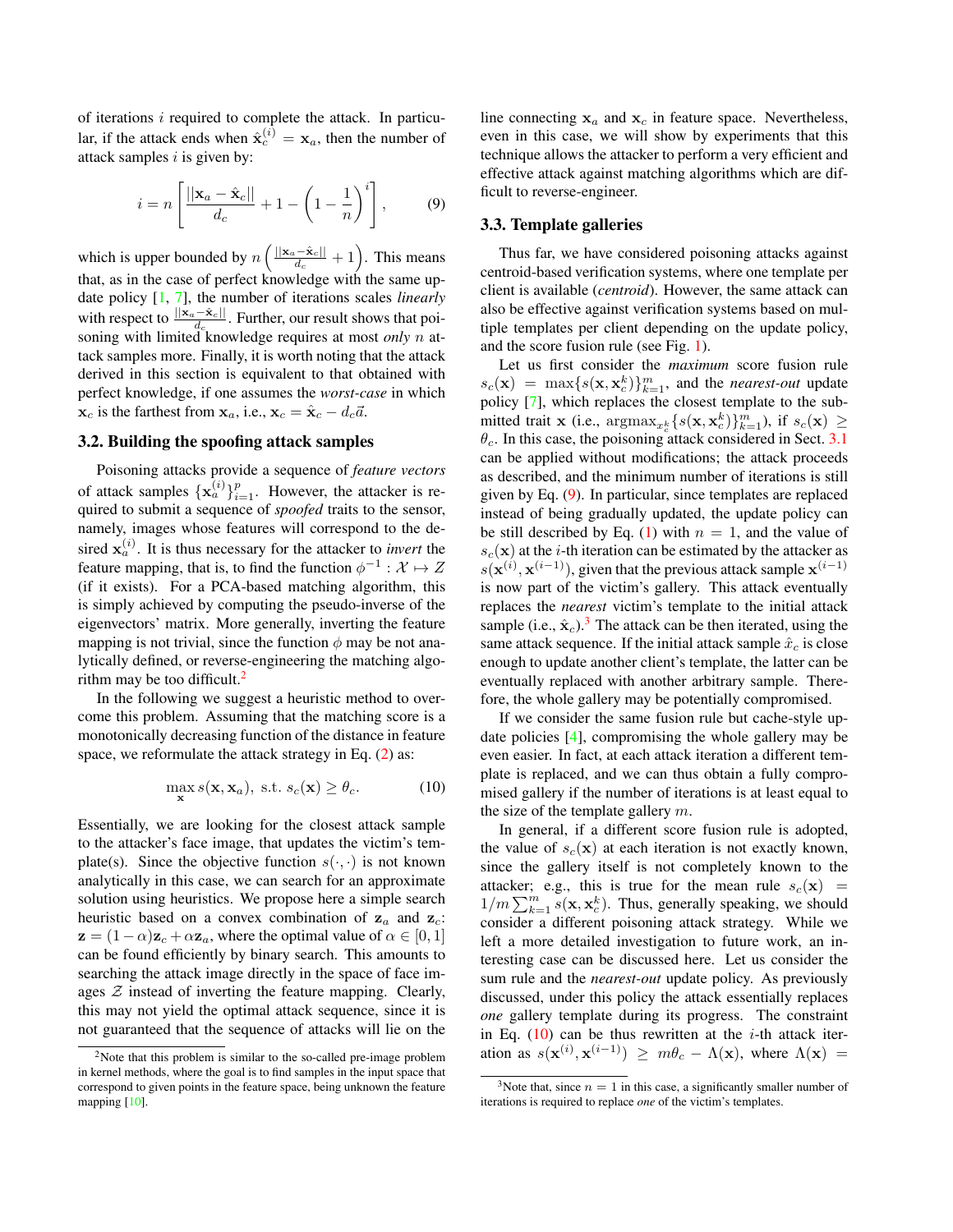<span id="page-4-4"></span>

<span id="page-4-1"></span>Figure 3. Attack samples (top) and victim's centroids (bottom) for poisoning with perfect knowledge, at different iterations.

 $\sum_{k \neq k'} s(\mathbf{x}, \mathbf{x}_c^k)$ , and k' is the index of the victim's template replaced by the first attack sample  $\hat{\mathbf{x}}_c$ . The term  $\Lambda(\mathbf{x})$ reasonably decreases during the attack progress, since the attack sample is moving away from the victim's templates. Thus, the minimum value of  $s(\mathbf{x}^{(i)}, \mathbf{x}^{(i-1)})$  required to perform update increases after each iteration. The mean rule may thus prevent complete poisoning if the attacker tries to compromise one template at a time. This inspires some potential countermeasures to poisoning, similar to data sanitization in intrusion detection systems [\[2\]](#page-6-8).

## <span id="page-4-0"></span>4. Experiments

We experimentally evaluate the effectiveness of our approach on the same dataset used in [\[1\]](#page-6-3). It consists of 40 clients with 60 images each, acquired under different lighting conditions and facial expressions, in two temporal sessions. We randomly selected 5 images per client for training, i.e., to obtain the PCA eigenvectors and the clients' centroids (or galleries); a further set of 5 images per client was used to tune the acceptance threshold  $t_c$  and the update threshold  $\theta_c$  of each client, respectively at the 1% and 0% FAR operating points; and the remaining 50 images per client were used for testing. Since choosing different data splits did not substantially affect our results, we report results for a single data split.

Centroid-based PCA. We start by considering a PCAbased face verification task in which each user is authenticated by matching the submitted trait against the *centroid* associated to the claimed identity. For each client, the centroid is initially obtained by averaging the 5 available training images, and updated according to the *finitewindow (average-out)* policy (Eq. [1\)](#page-1-3). In the case of limited knowledge, the attacker must provide an estimate of the victim's template to start the attack sequence. A rational choice could be to search for a victim's image in frontal pose, acquired under proper lighting conditions. To simulate this behavior, we selected the victim's image available to the attacker as the victim's image in the test data that yields the maximum matching score with the *true* victim's centroid.

In Figs. [3](#page-4-1) and [4,](#page-4-2) we report the sequence of attack images and corresponding centroids at different attack iterations (reported in parentheses) for a given attacker-victim pair, in the case of perfect knowledge (Fig. [3\)](#page-4-1), and limited knowledge (Fig. [4\)](#page-4-2). More precisely, in the case of limited



Figure 4. Attack samples (top) and estimated centroids (bottom) for poisoning with limited knowledge, at different iterations.

<span id="page-4-2"></span>

<span id="page-4-3"></span>Figure 5. FAR and GAR for poisoning with perfect (solid lines) and limited (dashed lines) knowledge, at different iterations.

knowledge (Fig. [4\)](#page-4-2), the depicted centroids represent the attacker's estimates of the true victim's centroid. According to the analysis of Sect. [3.1,](#page-1-1) the first attack sample in Fig. [4](#page-4-2) is equal to the initial estimate of the victim's centroid. Further, the centroids at iterations 13 and 14 in Fig. [4](#page-4-2) are identical to those depicted in Fig. [3](#page-4-1) at iterations 8 and 9. The reason is that the uncertainty in the estimated template (represented by  $d^{(i)}$  in Eq. [6\)](#page-2-6) reduces exponentially with the attack progress. Lastly, note that poisoning with limited knowledge requires 5 attack iterations more than poisoning with perfect knowledge (14 attacks against 9) to fully compromise the victim's template, coherently with the analysis in Sect. [3.1](#page-1-1) (recall that  $n = 5$  in this case).

As pointed out in  $[1]$ , even if the number of iterations required to fully compromise the victim's template may be too high for the attack to be practical, the False Acceptance Rate (FAR) of the attacker may grow rather quickly through the attack progress; similarly, the Genuine Acceptance Rate (GAR) of the victim may significantly decrease after few attack iterations. The FAR and GAR values as a function of the attack progress for the attacker-victim pair considered before are shown in Fig. [5.](#page-4-3) It is worth noting how the FAR and GAR values obtained by poisoning with limited knowledge attain essentially the same FAR and GAR values of the perfect knowledge case after 5 iterations. This is also confirmed by repeating the analysis on all the possible attacker-victim pairs, as shown in Fig. [6,](#page-6-9) where we report the FAR and the GAR for each given victim, averaged over all possible attackers, at different iterations. However, in the case of limited knowledge, the attack does not produce any effect against some victims (e.g., victim 4, 15), since the initial estimate of their templates did not cause any update.

In Fig. [6](#page-6-9) we also report the so-called 'zoo plot', for both perfect and limited knowledge cases [\[11,](#page-6-10) [3\]](#page-6-11). The Doddington's Zoo defines clients according to different categories of 'animals', essentially depending on whether they match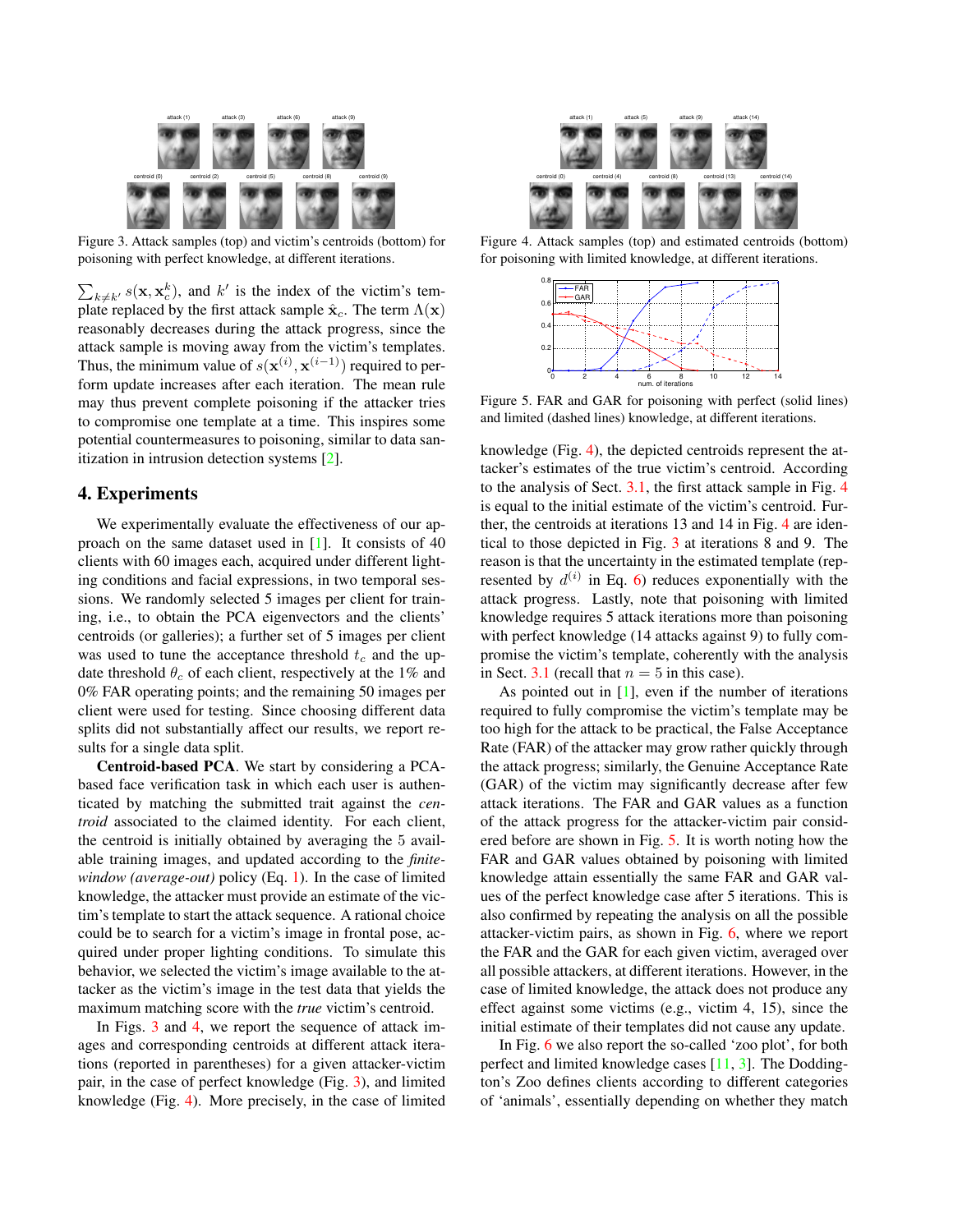<span id="page-5-3"></span>well against themselves, and/or poorly against others. In the standard definition, the animals are defined considering an attacker who attempts to impersonate different clients using *his own* biometric traits. In the case of poisoning, attackers and victims (respectively, wolves and lambs) can be redefined depending on whether they can easily compromise a victim's template. For instance, wolves can be defined based on the number of iterations required to attack a certain user (averaged on all possible victims), and lambs can be defined based on the number of iterations required to compromise their template (averaged on all possible attackers). For each client, alternatively considered as an attacker or a victim, these two values are reported on the two-dimensional scatter plot (i.e., the zoo plot) in Fig. [6.](#page-6-9) First, it can be appreciated that more iterations are required to attackers (wolves) to compromise the victim's template (lambs) in the case of limited knowledge. Second, wolves do not necessarily become lambs when they are targeted by the attack, and vice-versa, since the number of attack iterations depends on the victim's update threshold, which is user-specific, and may thus change when inverting the role of the attacker (wolf) with that of the victim (lamb).

PCA with template galleries. We now consider PCAbased face verification where the submitted face image is matched against a gallery of 5 templates, instead of a single *centroid*. The matching score is computed as the maximum one obtained from the gallery. The update policy is the *nearest-out*, namely, the template which achieves the maximum matching score with the submitted trait is replaced by the latter, if the score is equal to or greater than the update threshold. We consider poisoning with limited knowledge. The initial estimate of the victim's template is obtained as in the previous case. As described in Sect. [3.3,](#page-3-1) each attack iteration will replace one of the victim's templates with the current attack sample. Therefore, with respect to poisoning with perfect knowledge, only *one* additional iteration is required to replace one of the victim's templates in gallery with the initial estimate available to the attacker, who then gains perfect knowledge of the attacked template.

Results are reported in Fig. [7](#page-6-12) (top row). It can be noted that this attack requires a significant lower number of iterations to fully compromise a victim's template than those required in the case of centroid-based PCA, since the victim's template is *replaced* at each iteration by the current attack sample, instead of being *gradually* updated (see Sect. [3.3\)](#page-3-1). The average FAR attains similar values to those shown in Fig. [6](#page-6-9) for the centroid-based PCA cases, while the average GAR does not decrease significantly, since only one template (out of five) is compromised. Finally, in this case too, the attack is not successful against some victims, due to a poor initial estimate of their templates.

EBGM with template galleries. We run the same experiment as described for PCA with template galleries, but



<span id="page-5-2"></span>Figure 8. EBGM with template galleries. Attack samples (*left*) and FAR and GAR (*right*) at different iterations.

using the Elastic Bunch Graph Matching (EBGM) algo-rithm,<sup>[4](#page-5-1)</sup> instead of the PCA. In this case, we obtain the spoofed face images according to the heuristic approach described in Sect. [3.2,](#page-3-0) namely, without explicitly inverting the feature mapping. Although this approach essentially ignores knowledge of the feature space, it turned out to be very effective. In Fig. [8](#page-5-2) we report the results for a given attacker-victim pair; with only three attack iterations, the attacker is able to replace one of the five victim's templates. Although only one template out of five is compromised, the FAR reaches a very high value. For the same reason, the GAR does not decrease. Similar results hold when considering all possible attacker-victim pairs (Fig. [7,](#page-6-12) bottom row).

#### <span id="page-5-0"></span>5. Conclusions and future work

In this work we have shown that poisoning attacks against adaptive face verification systems may be successful even if the attacker has limited knowledge of the system, at the expense of a slightly higher number of iterations, and provided that the attacker has a good-quality estimate of the victim's template. We proposed a heuristic algorithm that allows one to attack *any* matching algorithm, without even exploiting knowledge of the underlying feature representation, and discussed how poisoning can be performed when a template gallery is available instead of a single centroid per client. We also showed that the success of this attack is clearly user-specific, and redefined wolves and lambs of the Doddington's Zoo accordingly.

As future work, our formulation of poisoning can be extended to account for *genuine* template updates that may occur during the attack sequence, similarly to [\[7\]](#page-6-4). Another interesting open issue is to consider poisoning attacks against systems based on different biometrics (e.g., fingerprints), although fabricating the desired sequence of fake traits may be much more difficult in these cases. Last but not least, the design of specific countermeasures to poisoning should be also investigated; e.g., as mentioned in Sect. [3.3,](#page-3-1) one may adopt fusion rules that produce similar effects to data sanitization [\[2\]](#page-6-8) (like the *mean* rule), namely, that prevent some of the client's templates to be shifted too far from the rest of the gallery. However, the trade-off that may arise between the system's adaptability and its vulnerability to poisoning should be quantitatively analyzed.

<span id="page-5-1"></span><sup>4</sup>http://www.cs.colostate.edu/evalfacerec/algorithms5.php